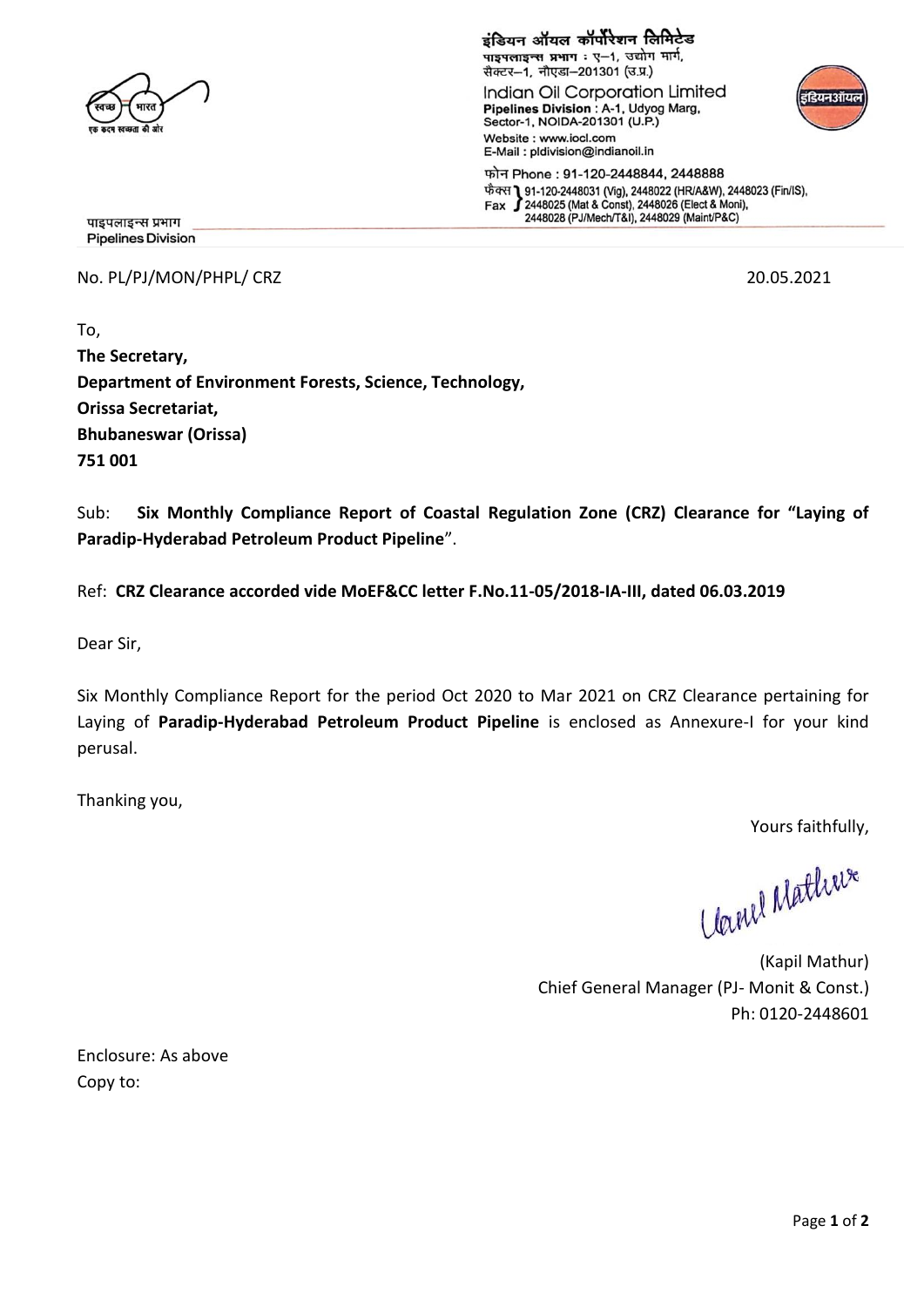- 1. The Member Secretary, Orissa Coastal Zone Management Authority & Principal Secretary, Science, Technology & Environment and Forest Wing, Orissa Secretariat, Bhubaneswar – 751001.
- 2. The Member Secretary, Andhra Pradesh Coastal Zone Management Authority & Department of Environment Forests, Science and Technology, Government of Andhra Pradesh Secretariat, Hyderabad-500 022, Andhra Pradesh.
- 3. The Chairman, Central Pollution Control Board, Parivesh Bhavan, CBD-cum-Office Complex, East Arjun Nagar, Delhi-110032.
- 4. The Member Secretary, Orissa Pollution Control Board, Parivesh Bhawan, A/118, Nilakantha Nagar, Unit-VIII, Bhubaneswar, Orissa-751012.
- 5. The Member Secretary, Andhra Pradesh Pollution Control Board, Paryavaran Bhawan, A-III, Industrial Estate, Sanath Nagar, Hyderabad -500018.
- 6. The Member Secretary, Telangana Pollution Control Board, Paryavaran Bhawan, A-III, Industrial Estate, Sanath Nagar Hyderabad -500018.
- 7. The Additional Principal Chief Conservator of Forests (C), Ministry of Environment, Forest and Climate Change, Regional Office (EZ), A/3, Chandersekharpur, Bhubaneswar, Orissa-751023.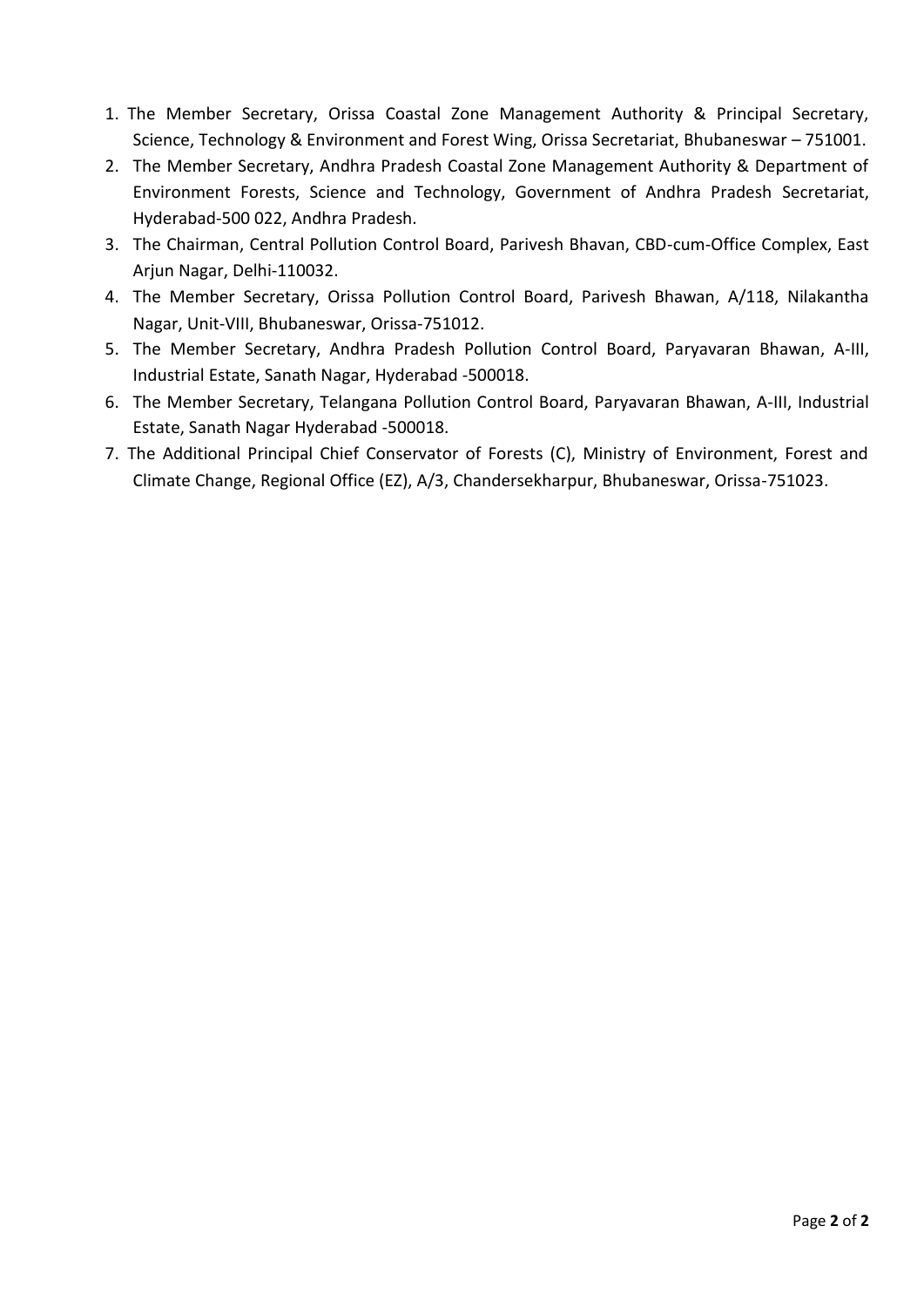## **Six Monthly Compliance Report to the conditions stipulated in Letter No. F.No.11- 05/2018-IA-III, dated 06.03.2019 by Ministry of Environment, Forest & Climate Change, Government of India**

| Name of the Project                | $\overline{\phantom{0}}$ | Paradip Hyderabad Pipeline Project       | <b>Project Code - 9340</b> |
|------------------------------------|--------------------------|------------------------------------------|----------------------------|
| <b>Clearance Letter No.</b>        | $\blacksquare$           | F.No.11-05/2018-IA-III, dated 06.03.2019 |                            |
| <b>Period of Compliance Report</b> | $\blacksquare$           | October, 2020 to March, 2021             |                            |

г

T

 $\top$ 

| SL. No.                        | <b>CONDITION STIPULATED</b>                                                                                                                                                                                                                                                                                                                                                                                             | <b>REMARKS</b>                                                                                                                                                                           |  |  |  |  |
|--------------------------------|-------------------------------------------------------------------------------------------------------------------------------------------------------------------------------------------------------------------------------------------------------------------------------------------------------------------------------------------------------------------------------------------------------------------------|------------------------------------------------------------------------------------------------------------------------------------------------------------------------------------------|--|--|--|--|
| <b>A. SPECIFIC CONDITIONS:</b> |                                                                                                                                                                                                                                                                                                                                                                                                                         |                                                                                                                                                                                          |  |  |  |  |
| i)                             | A 2% of the cost of the project shall be apportioned for marine and<br>coastal biodiversity protection and conservation measures, to be<br>spent by the project proponent towards fulfilling its Corporate<br>Environment Responsibility (CER) during the currency of the<br>project. Proper record and account of measures taken should be<br>maintained and should also be submitted to the CZMA every six<br>months. | Identification of various options in<br>hand. Implementation of feasible<br>option(s) planned to be started in<br>2021-22.                                                               |  |  |  |  |
| ii)                            | Consent to establish shall be obtained from state pollution control<br>board under the provisions of air (prevention and control of<br>pollution) act, 1981 and the water (prevention and control of<br>pollution) act, 1947, as may be applicable.                                                                                                                                                                     | Consent to establish from state<br>pollution control board received for<br>Telangana, Andhra Pradesh and<br>Odisha respectively.                                                         |  |  |  |  |
| iii)                           | Forest clearances in all three states, shall be first obtained as may<br>be applicable, prior to commencement of laying of pipelines in any<br>forest area.                                                                                                                                                                                                                                                             | Forest clearance (stage II) obtained<br>for Odisha.<br>No forest land in AP and Telangana.                                                                                               |  |  |  |  |
| iv)                            | The pipeline shall strictly conform to norms/regulations specified in<br>Oil Industry Safety Directorate (OISD) as may be applicable.                                                                                                                                                                                                                                                                                   | We are complying with/shall<br>conform to norms/regulations<br>specified in OISD.                                                                                                        |  |  |  |  |
| V)                             | An Emergency Response and Disaster Management Plan as per<br>Petroleum and Gas Regulatory Board (PNGRB) shall be in place<br>before commissioning.                                                                                                                                                                                                                                                                      | We shall ensure an Emergency<br>Disaster<br>Response<br>and<br>Plan<br>Management<br>as<br>per<br>Petroleum and Gas<br>Regulatory<br>(PNGRB)<br>before<br><b>Board</b><br>commissioning. |  |  |  |  |
| vi)                            | A leak detection system shall be installed for identification of<br>leakages and it shall be ensured that an inbuilt system of timely<br>addressing mitigative measures is in place.                                                                                                                                                                                                                                    | Being complied                                                                                                                                                                           |  |  |  |  |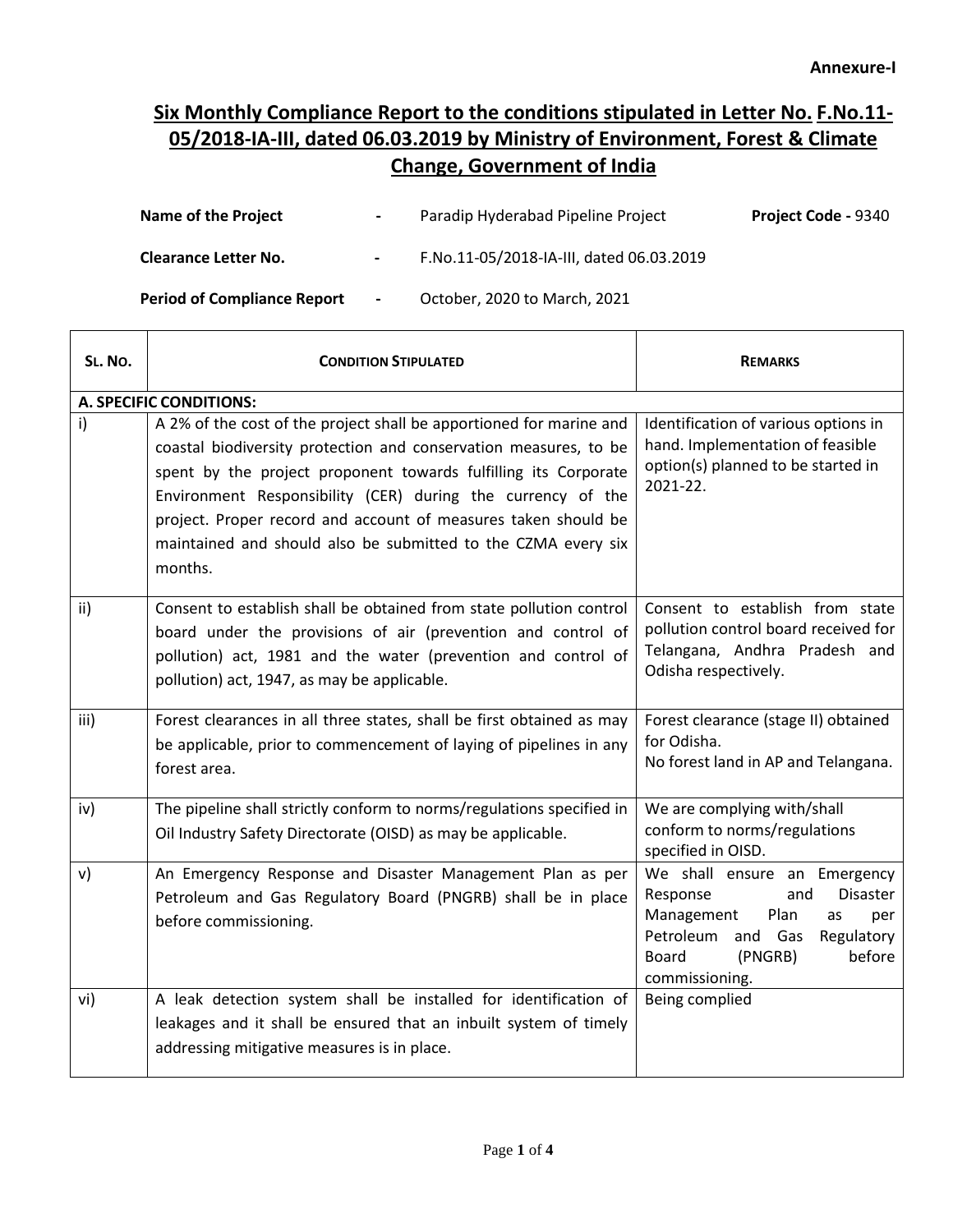## **Annexure-I**

| SL. No.                       | <b>CONDITION STIPULATED</b>                                                                                                                                                                                                                                                                                                  | <b>REMARKS</b>           |
|-------------------------------|------------------------------------------------------------------------------------------------------------------------------------------------------------------------------------------------------------------------------------------------------------------------------------------------------------------------------|--------------------------|
| vii)                          | Solid waste shall be collected, treated and disposed in accordance<br>with the Solid Waste Management Rules, 2016.                                                                                                                                                                                                           | Being complied           |
| viii)                         | The construction in CRZ areas shall be done strictly in accordance<br>with the provisions of CRZ Notification, 2011 and as amended from<br>time to time.                                                                                                                                                                     | Being complied           |
| ix)                           | There shall be no dressing or alteration of sand dunes present in<br>the vicinity and the same shall be kept undisturbed. No alteration<br>of natural features including landscape changes shall be undertaken<br>for beautification, recreation, and other such purpose.                                                    | Being complied           |
| x)                            | The project proponent shall ensure that no ground water drawal is<br>carried out within CRZ areas without prior approval of the Central<br>Ground Water Authority.                                                                                                                                                           | Being complied           |
| xi)                           | Disposal of muck during construction phase should not create any<br>adverse effect on the neighboring communities and be disposed<br>taking the necessary precautions for general safety and health<br>aspects of people, only in approved sites with the approval of<br>competent authority.                                | Being complied           |
| <b>B. GENERAL CONDITIONS:</b> |                                                                                                                                                                                                                                                                                                                              |                          |
| $\mathsf{i}$                  | A copy of the clearance letter shall be uploaded on the websites of<br>the Company/Proponent<br>Pollution<br>and<br>concerned<br><b>State</b><br>Control Board. The Clearance letter shall also be displayed at<br>the Regional Office, District Industries centre and Collector's<br>Office/Tehsildar's office for 30 days. | Uploaded on IOCL website |
| ii)                           | The funds earmarked for environmental protection measures shall<br>be kept in separate account and shall not be diverted for other<br>purpose. Year-wise expenditure shall be reported to this Ministry<br>and its concerned Regional Office.                                                                                | Noted for compliance.    |
| iii)                          | Concealing factual data or submission of false/fabricated data and<br>failure to comply with any of the conditions mentioned above may<br>result in withdrawal of this clearance and attract action under the<br>provisions of Environment (Protection) Act, 1986.                                                           | Being complied.          |

Ë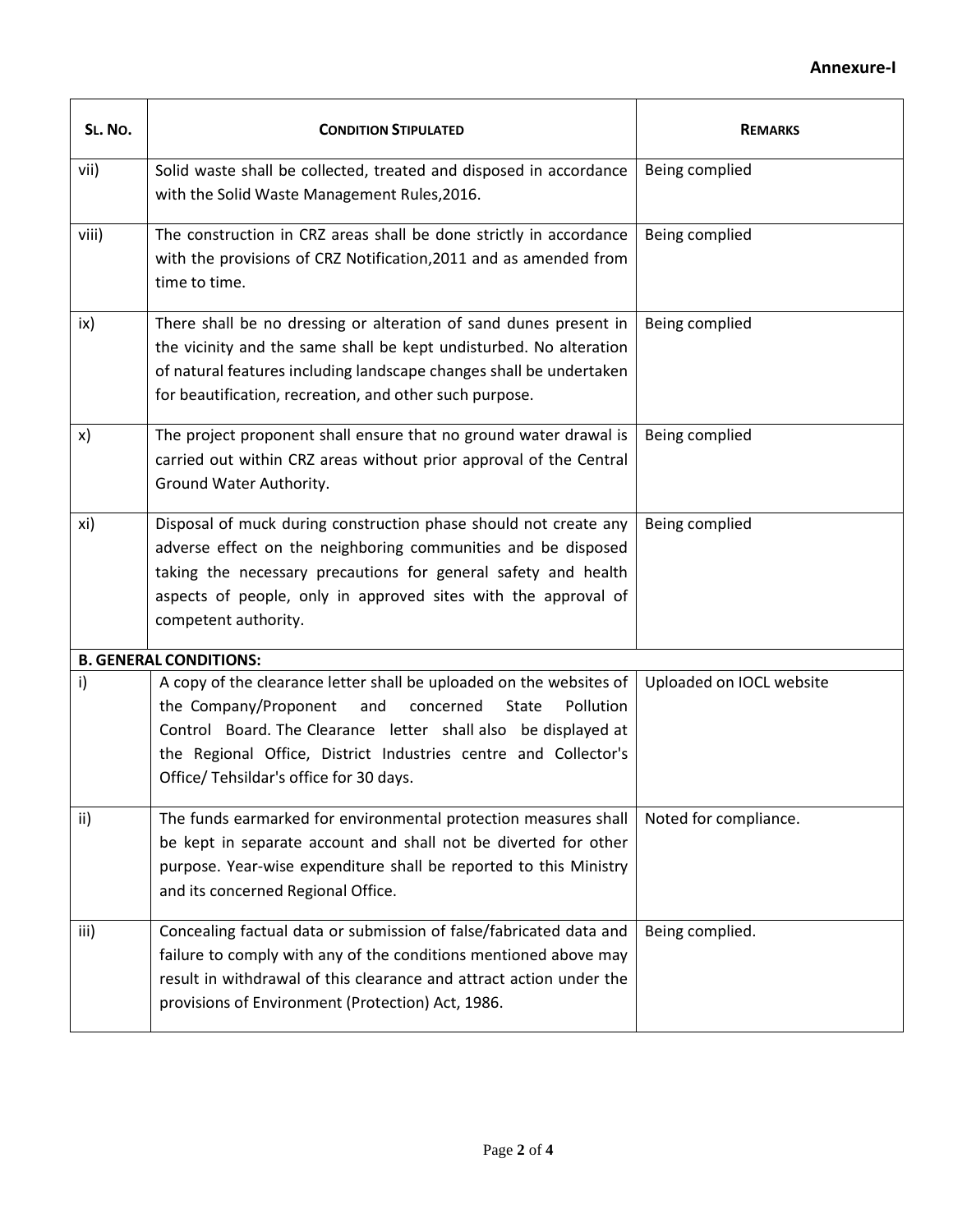## **Annexure-I**

| SL. No. | <b>CONDITION STIPULATED</b>                                                                                                                                                                                                                                                                                                                                                                                         | <b>REMARKS</b>       |
|---------|---------------------------------------------------------------------------------------------------------------------------------------------------------------------------------------------------------------------------------------------------------------------------------------------------------------------------------------------------------------------------------------------------------------------|----------------------|
| iv)     | Adequate provision for infrastructure facilities including water<br>supply, fuel and sanitation must be ensured for construction<br>workers during the construction phase of the project to avoid any<br>damage to the environment.                                                                                                                                                                                 | Being complied.      |
| v)      | A six-monthly monitoring report shall need to be submitted by the<br>project proponent to the concerned regional Office of this<br>Ministry regarding the implementation<br>of the stipulated<br>conditions.                                                                                                                                                                                                        | Being complied.      |
| vi)     | The Ministry of Environment, Forest & Climate Change or any<br>other competent authority may stipulate any additional conditions<br>or modify the existing ones, if necessary in the interest of<br>environment and the same shall be complied with.                                                                                                                                                                | Being complied.      |
| vii)    | The above stipulations would be enforced among others under<br>the provisions of the Water (Prevention and Control of<br>Act,<br>1974, the Air (Prevention and control of<br>Pollution)<br>Pollution) Act, 1981, the Environment (Protection) Act, 1986, the<br>Public Liability (Insurance) Act, 1991, the EIA Notification, 2006 and<br>the CRZ Notification, 2011.                                               | Being complied.      |
| viii)   | Full co-operation shall be extended to the officials from the<br>Regional Office of MoEF&CC, during monitoring of implementation<br>of environmental safeguards stipulated. It shall be ensured that<br>documents/data sought pertinent is made available to the<br>monitoring team. A complete set of all the documents submitted<br>to MoEF&CC shall be forwarded to the concerned Regional Office<br>of MoEF&CC. | Noted for compliance |
| ix)     | In the case of any change(s) in the scope of the project, the project<br>would require a fresh appraisal by this Ministry.                                                                                                                                                                                                                                                                                          | Noted for compliance |
| x)      | The Ministry reserves the right to add additional safeguard<br>measures subsequently, if considered necessary, and to take<br>action to ensure effective implementation of the suggested<br>safeguard measures in a time bound and satisfactory manner,<br>including revoking of the environment clearance under the<br>provisions of the Environmental (Protection) Act,<br>1986,<br>for non-compliance.           | Noted for compliance |

Ē